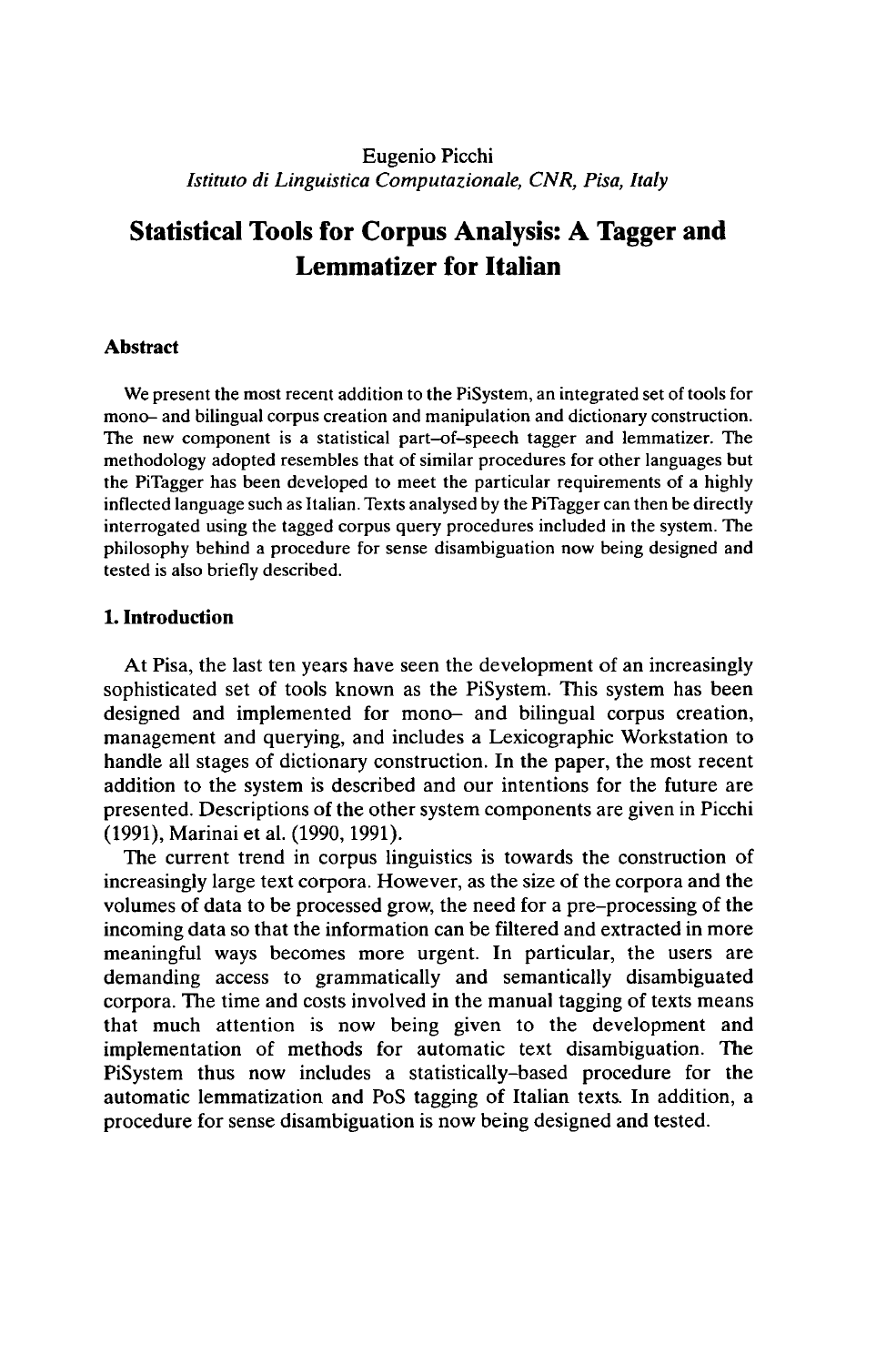## **2. The PiTagger**

The PiTagger has been designed to assign the grammatical category (PoS) and base lemma to all the word-forms in an Italian text. The tagger operates in two main steps: - morphological analysis of each word-form in the text under analysis and assignment of morph tags representing all the possible grammatical and lexical hypotheses; - automatic disambiguation of the morph tags using a statistical procedure based on a frequency value for each sequence of grammatical codes extracted from a Training Corpus and stored in a Reference Database. An interactive procedure, called TaggHand, can also be used, if necessary, for a rapid manual checking and correction of the results. Figure 1 shows the relationship between the different components forming the entire tagging and lemmatizing system. In the rest of this section, we will describe how these procedures operate.



Figurel. PiTagger flow chart

## **2.1 Morphological analysis**

In the first stage of the procedure, each word-form in the text being processed is inputto a morphological analyser which identifies allits possible lexical and grammatical classifications, i.e. the lemmas and the grammatical categories to which the form (considered out of context) could belong. In addition to the grammatical category of the lemma, a classification of the form within its paradigm is given. All possible morphosyntactic information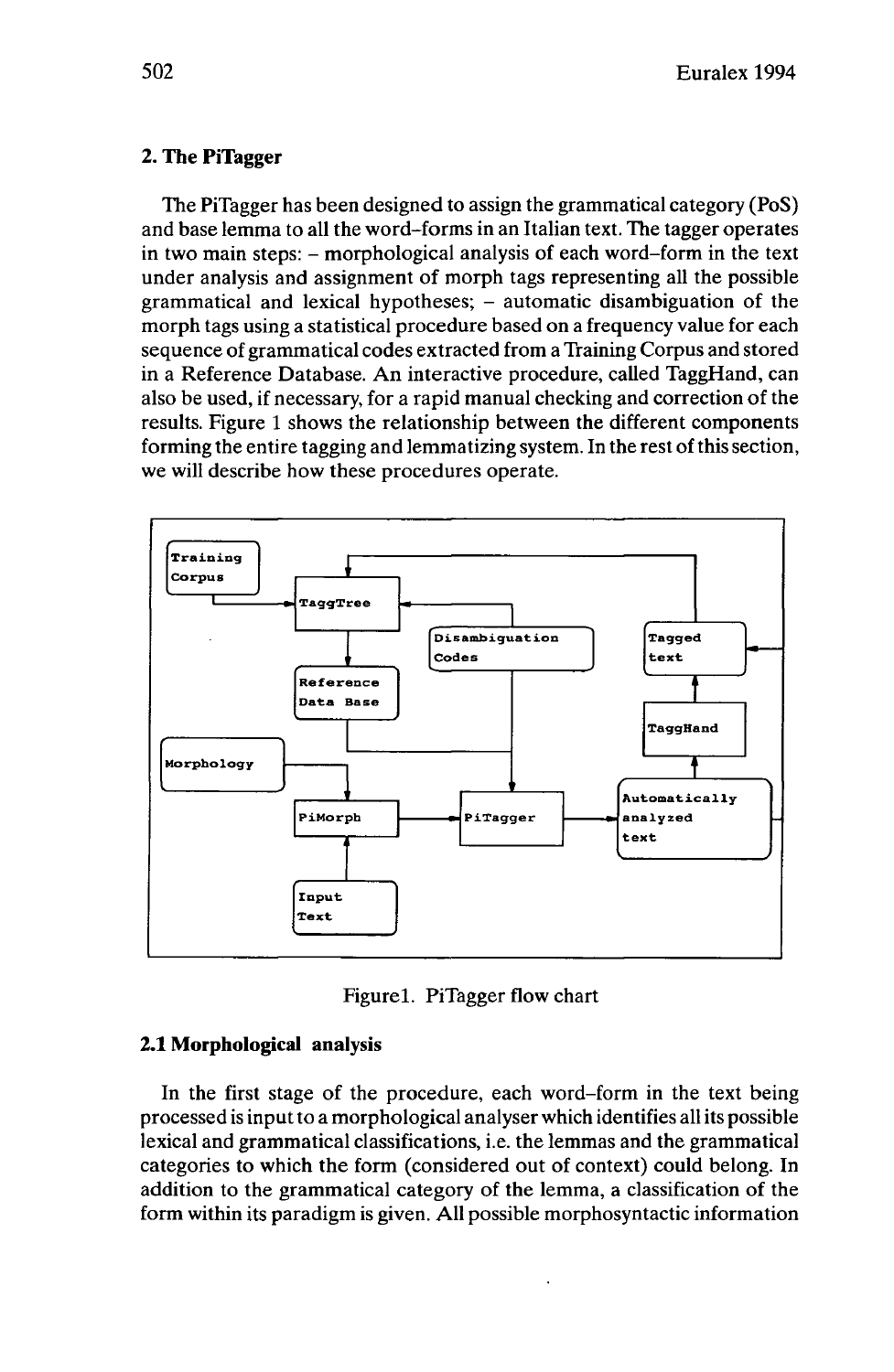is associated with each form of the original text. The module used by the procedure in this stage is the Italian component of the morphological engine implemented in the PiSystem. The lexicon file on which the rules that describe the Italian morphological system operate has been derived from the Italian Machine Dictionary (DMI). The results of this morphological analysis provide the input for the first stage of the automatic tagging process

| 95<br>Tali                | 95  | 2 TALI             | <b>TALE#PDONP</b>        |
|---------------------------|-----|--------------------|--------------------------|
| 96<br>conquiste           |     |                    | <b>TALE#DDANP</b>        |
| 97<br>promettono          |     |                    | <b>TALE#AQNP</b>         |
| $\mathbf{1}_{\ell}$<br>98 | 96  | 2 CONQUISTE        | CONQUISTA#SFAFP          |
| 99<br>per                 | 97  | PROMETTONO         | PROMETTERE#VTR@P3IP      |
| 100<br>i١                 | 98  | ,                  |                          |
| 101<br>futuro             | 99  | PER                | PER#E@                   |
| 102 1,                    | 100 | H.                 | <b>IL#RaMS</b>           |
| 103<br>un                 | 101 | <b>FUTURO</b>      | <b>FUTURO#A&amp;MS</b>   |
| 104<br>crescente          |     |                    | <b>FUTURO#SMAMS</b>      |
| 105 RR                    | 102 |                    |                          |
| 106<br>impatto            | 103 | <b>UN</b>          | UN#PIQMS                 |
| 107<br>sulla              |     |                    | UN#RaMS                  |
| 108<br>vita               | 104 | <b>CRESCENTE</b>   | CRESCERE#VTI@NSPP        |
| 109<br>produttiva         |     |                    | <b>CRESCENTE#AQNS</b>    |
| 110<br>e                  |     |                    | <b>CRESCENTE#SFOFS</b>   |
| 111<br>sui                | 105 | <b>RR</b>          |                          |
| 112<br>servizi            | 106 | <b>IMPATTO</b>     | <b>IMPATTO#SMOMS</b>     |
| 113<br>delle              |     |                    | IMPATTARE#VIT@S1IP       |
| 114                       |     |                    |                          |
| società                   | 107 | <b>SULLA</b>       | <b>SULLA#E@FS</b>        |
| 115<br>industriali        |     |                    | <b>SULLA#SF@FS</b>       |
| <b>116 RR</b>             | 108 | <b>VITA</b>        | VITA#SF@FS               |
| 117<br>avanzate           | 109 | <b>PRODUTTIVA</b>  | PRODUTTIVO#A@FS          |
| 118 1.                    | 110 | ε                  | E#Ca                     |
|                           | 111 | <b>SUI</b>         | SUO#PPaMP                |
|                           |     |                    | SUI#Ea                   |
|                           | 112 | <b>SERVIZI</b>     | <b>SERVIZIO#SMAMP</b>    |
|                           | 113 | DELLE              | <b>DELLE#EaFP</b>        |
|                           | 114 | SOCIETA'           | <b>SOCIETA'#SF@FN</b>    |
|                           | 115 | <b>INDUSTRIALI</b> | <b>INDUSTRIALE#A@NP</b>  |
|                           |     |                    | <b>INDUSTRIALE#SNONP</b> |
|                           | 116 | RR                 |                          |
|                           | 117 | <b>AVANZATE</b>    | AVANZARE#VITPaPZIPaP2MP  |
|                           |     |                    | AVANZARE#VITP@FPPR       |
|                           |     |                    | <b>AVANZATA#SFƏFP</b>    |
|                           |     |                    | AVANZATO#A@FP            |
|                           | 118 |                    |                          |
|                           |     |                    |                          |
|                           |     |                    |                          |
|                           |     |                    |                          |

Figure 2 - Tokenized input text

Figure 3 - Output of morphological analysis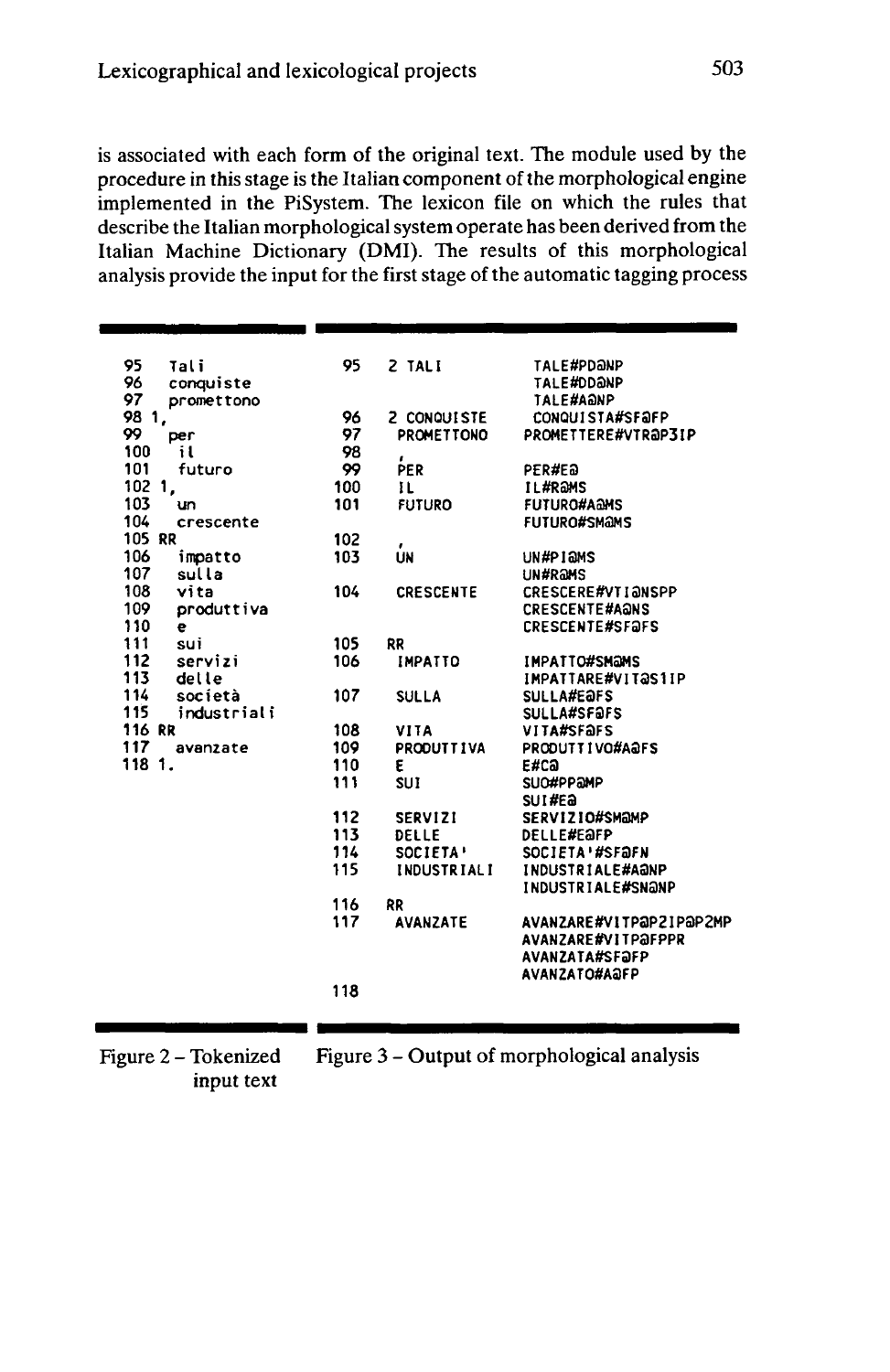In Figure 2 we see an example of tokenized text which is fed into the morphological procedure. Figure 3 shows the output, in which the appropriate lemmas and morph codes have been assigned to each form. Obvously, the codes refer to an Italian analysis. Thus, in the case of the form 'CRESCENTE' the analysis gives three possible classifications:

CRESCERE - intransitive verb, present participle; CRESCENTE adiective, singular; CESCENTE – feminine noun, singular.

### **2.2 Training corpus and reference database**

In order to obtain the statistical data that is needed by the disambiguation procedure, a set of texts was manually lemmatised and tagged with morphosyntactic codes. A procedure then analysed the syntactical/ grammatical behaviour of the words in this Training Corpus (TC) and memorized the statistical results in a Reference Database. The choice of an optimal level of grammatical coding and therefore of number of codes used has been made on a trial and error basis and is still subject to adaptation. The particular morph codes employed, called Disambiguation Tags (DTs), have been defined in function of the system and are dependent on the solutions adopted and on the degree of distinction to be made. The initial intuitive decisions are now being refined on the basis of the first results.

In fact, the choice of the grammar codes used to tag the forms in the text is very important: the number of different codes employed must not be too low (for example, only the major POS's: V, N, A, etc.) as in this case the number of possible sequences of codes would be very small and most sequences would occur very frequently; vice versa, the use of a high number of codes, eg. tagging each word-form with a code that represents both its major part of speech and its particular inflection would produce a great number of sequences of codes, mostly with a very low frequency and therefore of little significance. Both of these extreme solutions present advantages and disadvantages: on the one hand, a low number of codes would be very easy to manage even with a Training Corpus of modest dimensions but would not supply sufficient information for the disambiguation algorithm; on the other hand, a large number of codes would lead to an excessive dispersion of information, an enormous growth in the volume of the data to be handled, and the need for a large Training Corpus in order to obtain sufficiently valid thresholds that would permit a correct evaluation of the frequencies of the different sequences of codes. It is thus clear that a satisfactory compromise between the two extremes must be found.

To give just one example, in the set of DT codes used for the verbs, the verbs *essere* (to be) and *avere* (to have) have been identified as special cases and tagged accordingly; for the other verbal classes particular subdivisions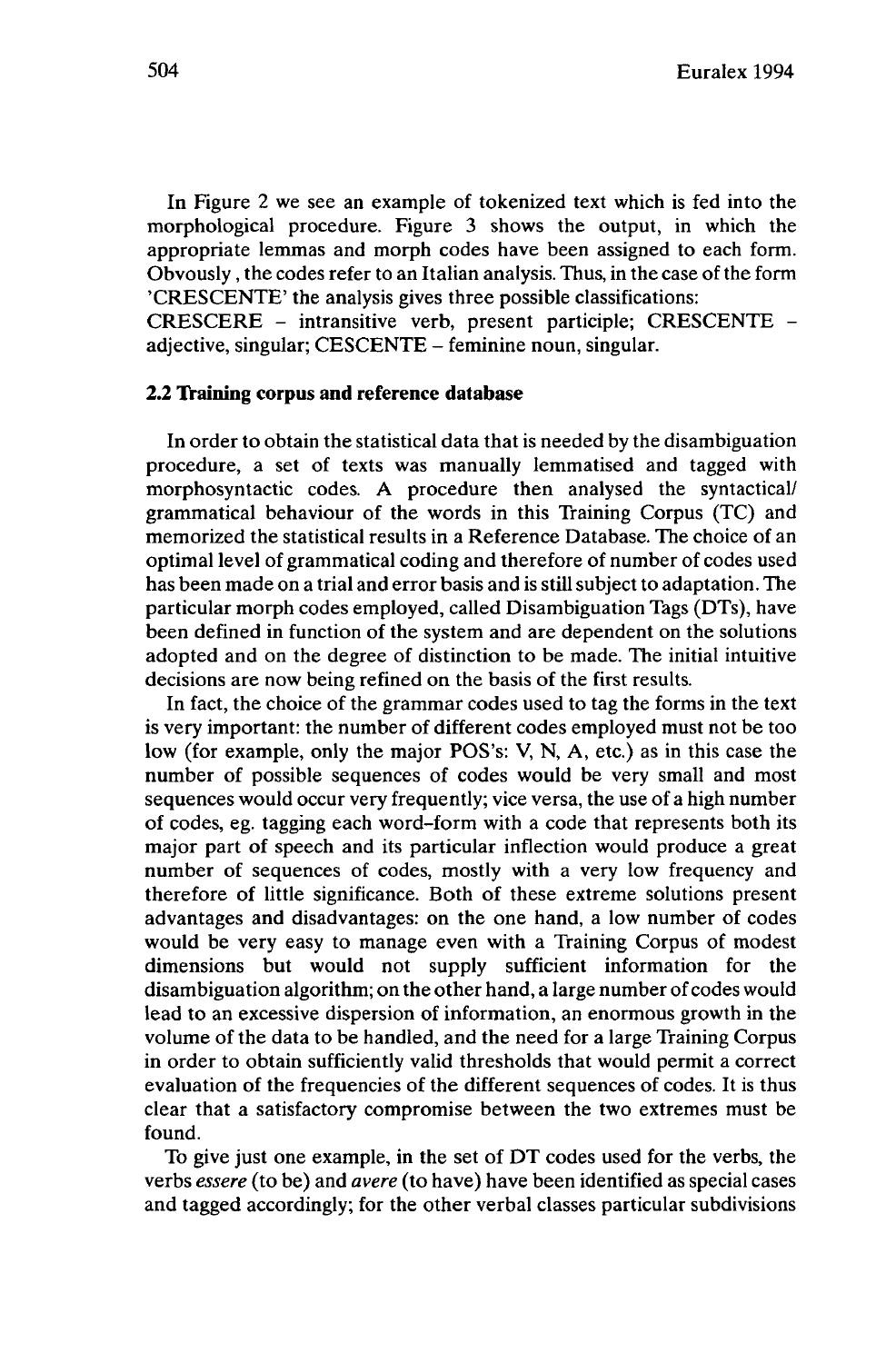have been introduced which are useful for our purposes: past participles, present participles, gerunds, and infinitive forms are coded separately, whereas one further code is used for the rest of the paradigm.

The rules that govern the conversion from the grammatical classification supplied by the morphological component and the DT code are held in an external file (Disambiguation Codes, see Figure 1) that can easily be modified to improve system performance. These disambiguation rules are needed by the PiTagger procedure both in the preparation of the Reference Data Base and also in the disambiguation of new texts.

Once the TC had been tagged, all possible sequences of three consecutive grammar codes (3-tuples) were calculated and, for each sequence recognised, its relative frequency in the corpus was computed. The results of the statistical analysis of the relative frequencies found in the Training Corpus for different sequences of DT's were then stored in the Reference Database. Each sequence of three DTs is assigned a numerical value that will be used by the disambiguation algorithm to calculate the probabilities for each possible sequence of 3 consecutive morphological tags found in the text being disambiguated.

The initial training corpus on which the procedure is being tested and evaluated is very small; it consists of a text of 50,000 words extracted from the Italian Reference Corpus. It is our intention to gradually extend this corpus by adding the first results (verified and corrected manually, if necessary) to it and then recomputing the relative frequenciesforthe Reference Database. In this way, the reference values used by the disambiguation procedure will be increasingly reliable and the success rate of the procedure should improve.

#### **2.3 Disambiguation procedure**

The textis processed in sequential order. Each word in the text, considered together with the tags that have been assigned to it by the morphological analyser, is examined 3 times, each time within a different set of 3 words (3-tuple), according to whether it is in first second or third position. Thus, for each 3-tuple, the different possible sequences of morph tags or DTs are calculated. For each word, a vector of 3 elements is then constructed, within which the procedure inserts the values extracted from the Reference Database relative to the likelihood of the word, in each of its three positions,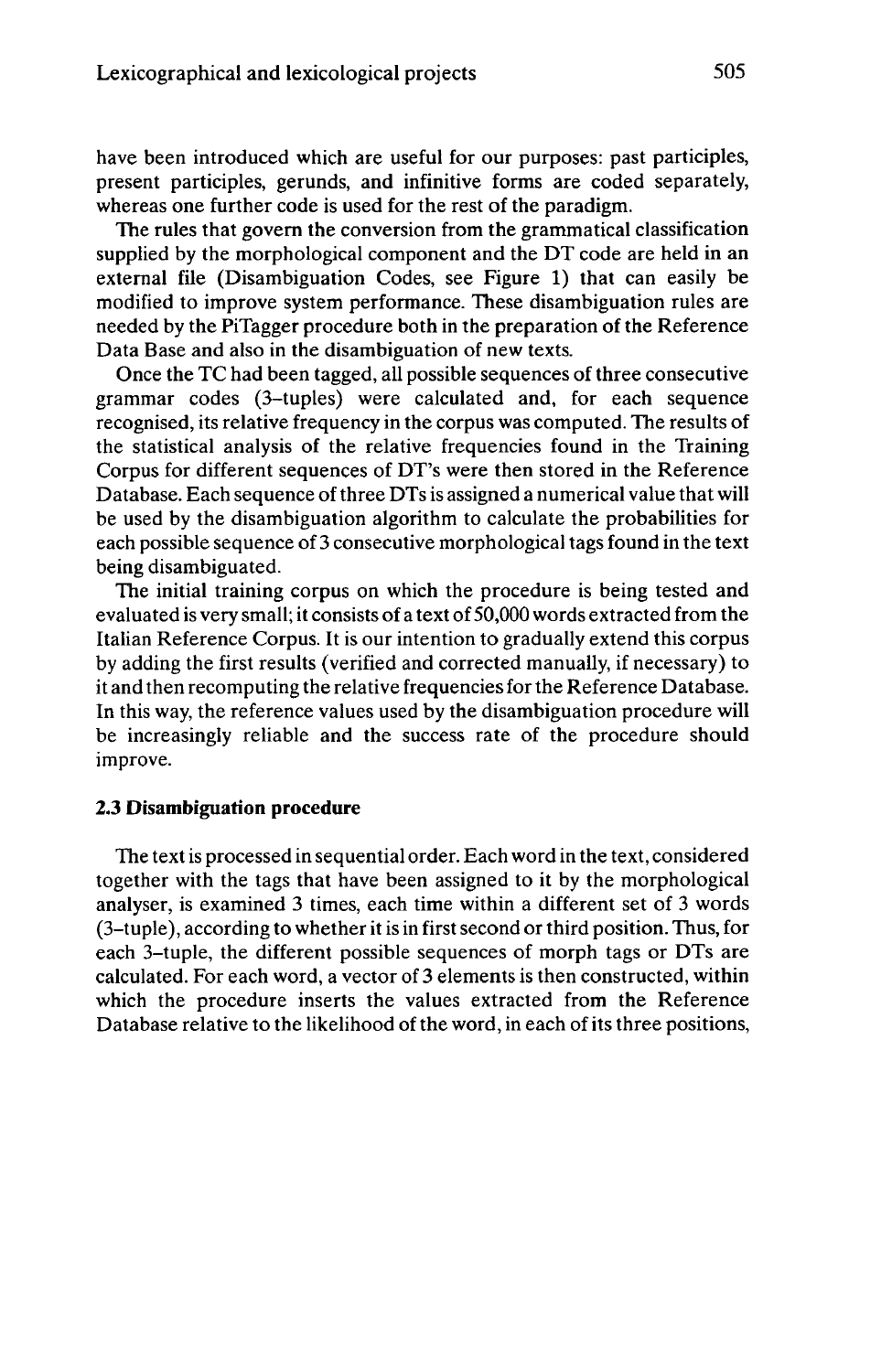

assuming one of its possible morph tags rather than another.

Figure <sup>4</sup> - Evaluated data in the disambiguation phase

A probability value is obtained by calculating the values of the vectors for each morph tag hypothesis for the current word; a dispersion value is then computed and a corrected value is calculated taking into consideration the dispersion value. Of all the solutions proposed for the current word, that to which the highest corrected value has been assigned is chosen as the right solution. Each time that a solution is chosen for a given word, all the values relative to the rejected solutions that had been inserted in the 3-ples of the words following the word under exam are automatically eliminated in order to prevent successive decisions being based on hypotheses that have not been accepted.

The concept of dispersion has been introduced in order to evaluate any relevant differences given by analyses made on the same word when this is considered within a triple in which it occupies three different positions (see Figure 5). In practice, constant values in a vector tend to confirm the hypotheses assumed, whereas very different values indicate that the hypothesis supplied by one triple is contradicted by those of the others. The dispersion attempts to measure such contradictions and uses them to correct the probability value. The dispersion measures three different values considering three different triples which refer to the same word.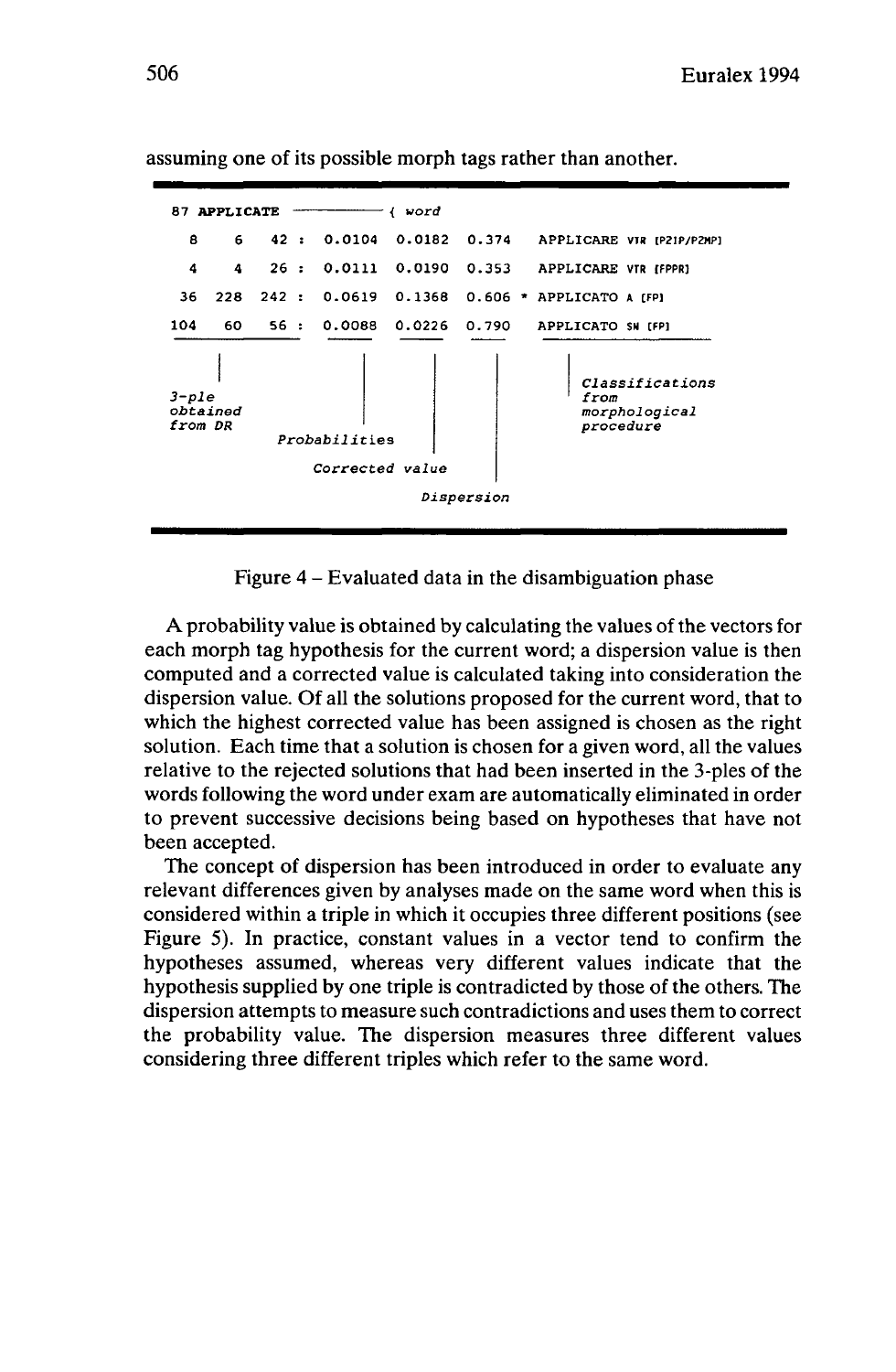The disambiguation system refers to an external table which lists pairs of adjacent grammatical codes for which a particular constraint on the agreement between person and gender should be imposed.



Figure 5. Word contextual environment

The algorithm disambiguates sequentially and operates on the computed values for each word in succession, with no backtracking in order to retest and verify solutions already chosen. At any given moment, the current word is the first word of the 3-uple being considered.

The reference dictionary used for Italian also contains information on usage. This information has been extracted and is assigned to the lemmas in order to prepare the way for an interesting extension to the disambiguation system. Each usage code has been transformed into a frequency value for the relevant lemma, and this value can be applied as a weight by the disambiguation algorithm. For example, when there is more than one possible solution, archaic words could be treated in two ways: (i) totally rejecting the solution tagged as archaic; (ii) considering the archaic solution to have the same value as the other possibilities, thus encouranging errors in analysis. However, we intend to apply a weight to the archaic possility, in order to influence appropriately the calculation of probability. This solution leaves the way open to other possibilities in the future, i.e. that of using sub-language dictionaries in which the words typical of that particular sector will be assigned a greater weight, or, once we have a large number of analyzed texts, creating a weighted dictionary, in which each entry has a relative frequency or probability assigned to it so that this weight can be applied in the disambiguation of new texts.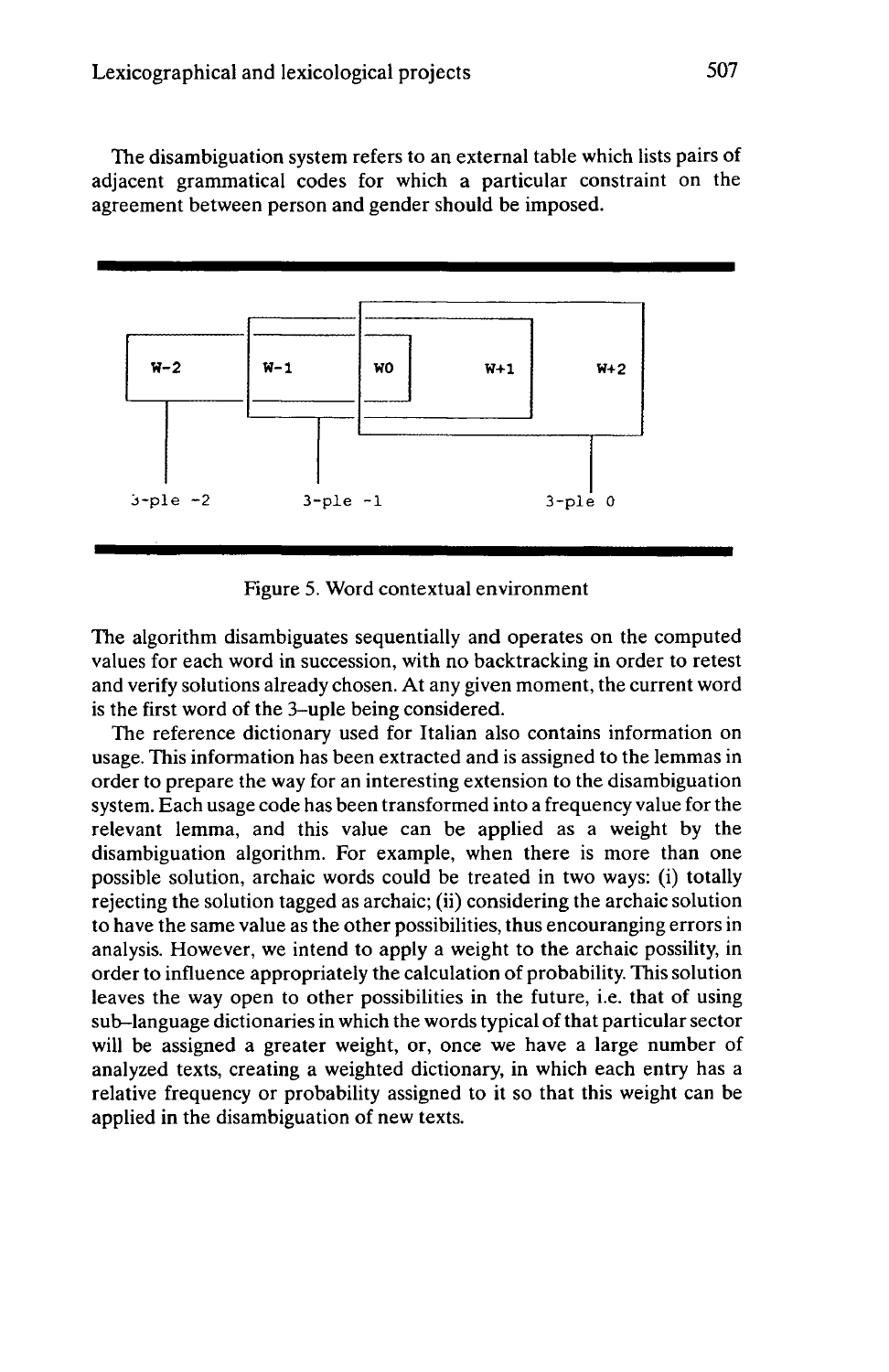### 2.4 Tagghand

At the end of the automatic disambiguation procedure, the program will have assigned to each word-form in the text just one of the solutions originally proposed by the Morphological Component. Clearly, using a statistical procedure, a certain error rate must be expected and errors cannot be signalled automatically by the system. The error rate will depend on the size and degree of representability of the Training Corpus used, the type of text being analyzed, the correctness, appropriateness and detail of the Disambiguation Tags and the development, still under way, of particular checks to be added to the automatic procedure. In any case, a system of this type can never offer a solid 100 percent success rate. At present, the procedure described above gives an average success rate of 95%–97%, depending on the type of text being processed. This percentage is expected to improve as (i) the procedure is further refined on the basis of the first results, and (ii) more disambiguated texts are added to the Training Corpus and the values contained in the Reference Database are updated on the basis of a more consistent volume of statistical data.

| 1)              | <b>NEL</b>    | 0.0135 | 0.0590 | 0.0150 | ٠  | NEL ERMS              |
|-----------------|---------------|--------|--------|--------|----|-----------------------|
| 3)              | PROGETTARE    | 0.0459 | 0.4260 | 0.0850 |    | PROGETTARE VTOF       |
| 43              | <b>OUESTA</b> | 0.0010 | 0.4400 | 0.0010 |    | <b>OUESTA SFØFS</b>   |
|                 |               | 0.0635 | 0.4340 | 0.1180 |    | QUESTO DDEFS          |
|                 |               | 0.0047 | 0.4710 | 0.0090 |    | <b>OUESTO PDOFS</b>   |
|                 | 5) RIEDIZIONE | 0.0147 | 0.5230 | 0.0300 |    | RIEDIZIONE SFOFS      |
| 6)              | SI            | 0.0411 | 0.4880 | 0.0810 | ٠. | SI PORNN3             |
|                 |               | 0.0039 | 0.2440 | 0.0050 |    | SI SM@MN              |
| $\implies$ 7) è |               | 0.0000 | 0.0000 | 0.0000 |    | cce<br>E.             |
|                 |               | 0.0002 | 0.0000 | 0.0000 |    | E RAMP                |
|                 |               | 0.0008 | 0.0000 | 0.0000 |    | POONN3<br>E.          |
|                 |               | 0.0294 | 0.0000 | 0.0290 |    | ESSERE VIYeS3IP       |
|                 | 8) AVUTO      | 0.0000 | 0.0000 | 0.0000 |    | AVERE VTIAMSPR        |
| 9).             | CURA          | 0.0656 | 0.0000 | 0.0650 |    | CURA SFEFS            |
|                 |               | 0.0290 | 0.0000 | 0.0290 |    | CURARE VTRP@S3IP@S2MP |
| 10) DI          |               | 0.4632 | 0.1420 | 0.5940 |    | $\cdot$ DI Ee         |
|                 |               | 0.0000 | 0.0000 | 0.0000 |    | DI SNANN              |
|                 | 11) DARE      | 0.0878 | 0.5100 | 0.1770 |    | * DARE VTIRFYSF       |
|                 |               | 0.0689 | 0.2240 | 0.0990 |    | DARE SMEMS            |
|                 |               |        |        |        |    |                       |

#### Figure 6

For many applications, the possibility of being able to grammatically tag and lemmatise rapidly and economically large quantities of texts may well be far more important than having a 100% correctness. However, for other applications, the total reliability of the results may be essential. For this reason, an interactive procedure, Tagghand, has been implemented in order to permit the user to scan the results of the automatic procedure quickly and, when necessary, intervene and correct them easily. An example of how the text is displayed on the screen to the user can be seen in Figure 6. The segment of text that has been analysed appears at the top of the screen. Each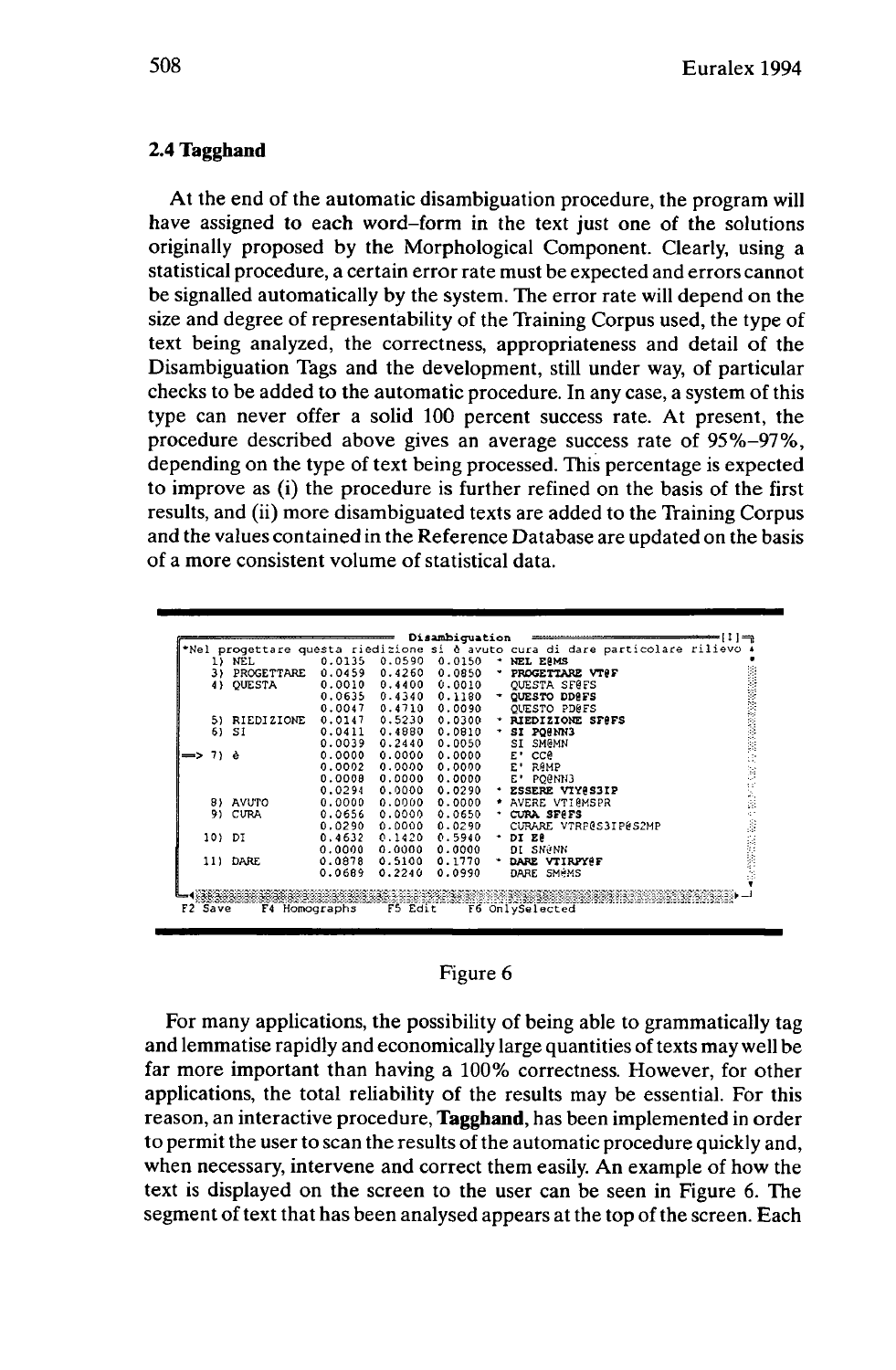word form is then listed with the various possible solutions, the one chosen by the systembeing marked by an asterix and a different colour. Using the mouse and the appropriate key functions it is very easy to correct wrong analyses. The key function "OnlySelected" permits the user to view the text with the only selected solutions.

Texts that have been PoS tagged and lemmatized using the PiTagger can then be input to the DBT management system which can also be used on tagged corpora. This system operates on the tagged data permitting the user to formulate queries which refer to the unannotated word-forms, to the word-form/tag couple, to the tags by themselves, e.g. particular sequences of tags can be searched, or to the lemmas in a text. It can thus be used as a flexible query system on tagged corpora, as one of the components of the Lexicographic Workstation for dictionary construction, or as a support in other kinds of applications. For full details see Monachini and Picchi (1992).

#### **3. Next steps**

While the PiTagger described above is in an advanced state of development and is already in use, a procedure for sense disambiguation is still in the design stage. Hence we will here give only an idea of the methodology currently being studied and tested. It is still too early to report any reliable results. Again, a statistically-based procedure and a Training Corpus are being used; in this case, in order to evaluate to what extent it is possible to automatically identify the senses of polysemous words in a text, on the basis of the relationship between the semantic class of the word under examination and that of the neighbouring words. At present, we are studying just two word classes: nouns and verbs.

The problem in text sense disambiguation is to select the correct sense of a polysemous item in a given context. The basic assumption underlying our procedure is that a term used in a particular sense will normally be found in similar, recognizable "contexts", i.e. in cooccurrence with similar groups of words. Ifthe sense of a word changes, the "context" will also be different. The "context" of a word is here determined by the semantic codes assigned to the neighbouring words.

In the PoS tagger and lemmatizer described in the previous section, the codes used for tagging were defined as the result of a manual analysis of a training corpus, and the relative probabilities of different sequences of codes were then calculated. We are following a similar methodology here. The system is based on the concept of Disambiguation Tags  $(DTs)$  – in this case referring to semantic rather than syntactic data. In the TC for the sense disambiguation procedure, each word (nouns and verbs only at present) is assigned a code which defines its particular semantic class. The possible